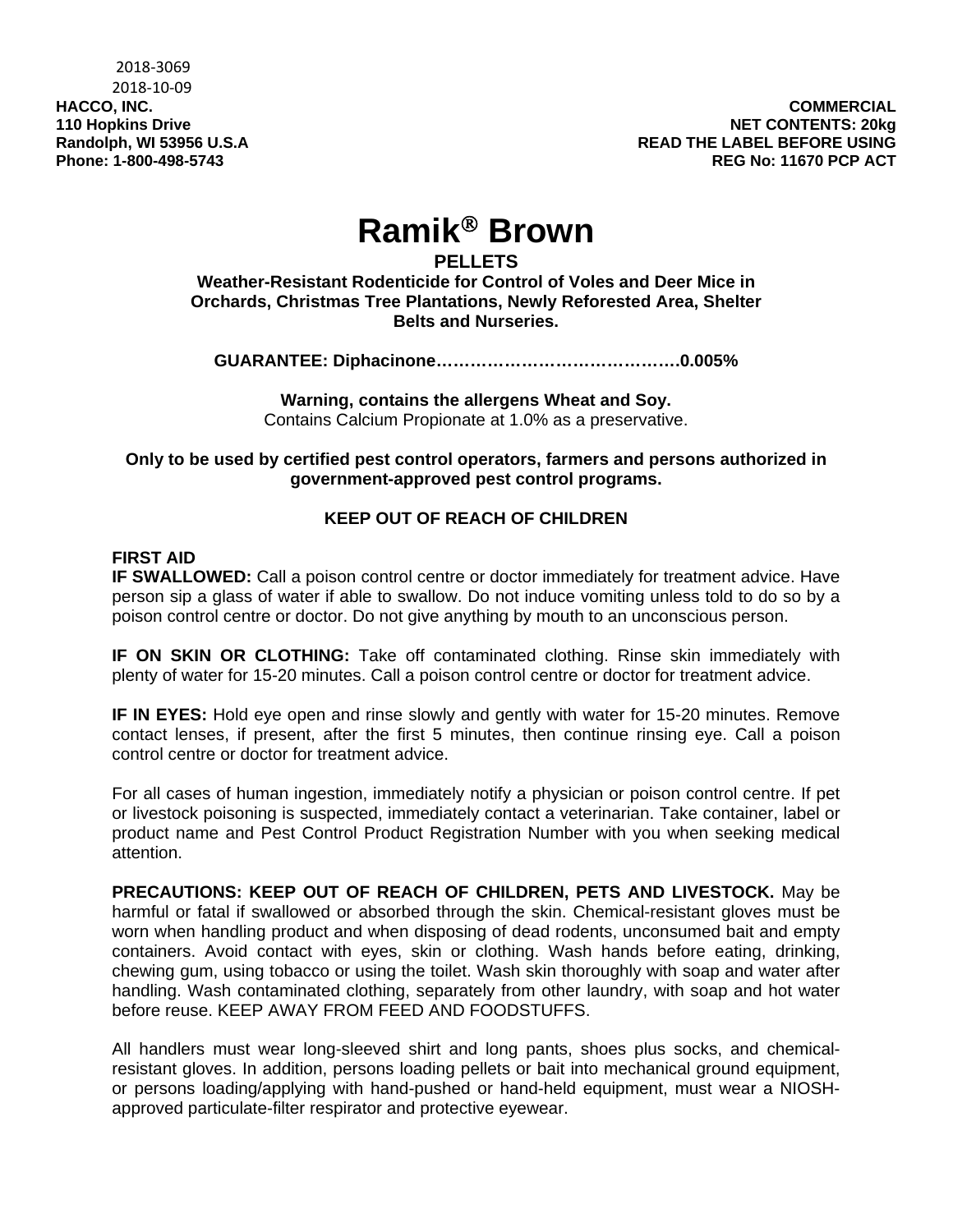If swallowed, this material may reduce the clotting ability of the blood and cause bleeding.

#### **DIRECTIONS FOR USE**

For the control of voles (*Microtus sp.)* and deer mice (*Peromyscus sp.*) in bearing and nonbearing orchards of tree fruits (stone and pome), Christmas tree plantations, newly reforested areas, shelter-belts and nurseries.

Scatter the pellets at a rate of 22 kg per hectare in two applications of 11 kg each. This is equivalent to 140 pellets (a small handful) per 10 square metres in two applications of 70 pellets each.

Applications can be made 20-40 days apart as indicated by monitoring.

In orchards, application is not to be made until all fruit is harvested and all harvestable fruit is picked up. Baiting should commence in late fall (just before the first snowfall). Do not apply later than March 31.

The treated area should be investigated during thaw periods, during the winter and immediately after the snow has disappeared. The area should be rebaited if there is evidence of new damage on the trunk.

If the following precautions are followed the hazards to non-target animals will be minimized.

- (a) Do not place bait in piles on the bare ground or top of snow. Scatter the bait into the grass. This puts the bait where the mice look for food and makes it harder for non-target animals to find.
- (b) Do not place bait on bare ground. If grass or weeds have been removed from the base of the trees, scatter the bait in the grass along the edge of the cleared area.
- (c) Do not bait ditches, roadsides, or the edges of orchards where the public may walk their pets.

Users should remove clothing immediately if pesticide gets inside. Then wash skin thoroughly and put on clean clothing.

## **USE LIMITATIONS**

DO NOT use in sites that are or will be open to the public (for example, Pick-Your-Own sites). DO NOT use in locations accessible to pets or livestock.

DO NOT place bait in areas where there is a possibility of contaminating food or surfaces that come in direct contact with food.

## **TOXIOLOGICAL INFORMATION**

Vitamin K1 in the form of intramuscular of subcutaneous injections, or by oral ingestion are suggested remedial treatments for anticoagulant poisoning. The severity of the case measured by establishing prolonged prothrombin times (P.T.) will determine appropriate therapy. Montoring P.T. will indicate the necessity of repeated treatments.

#### **ENVIRONMENTAL HAZARDS**

Keep out of lakes, streams or ponds.